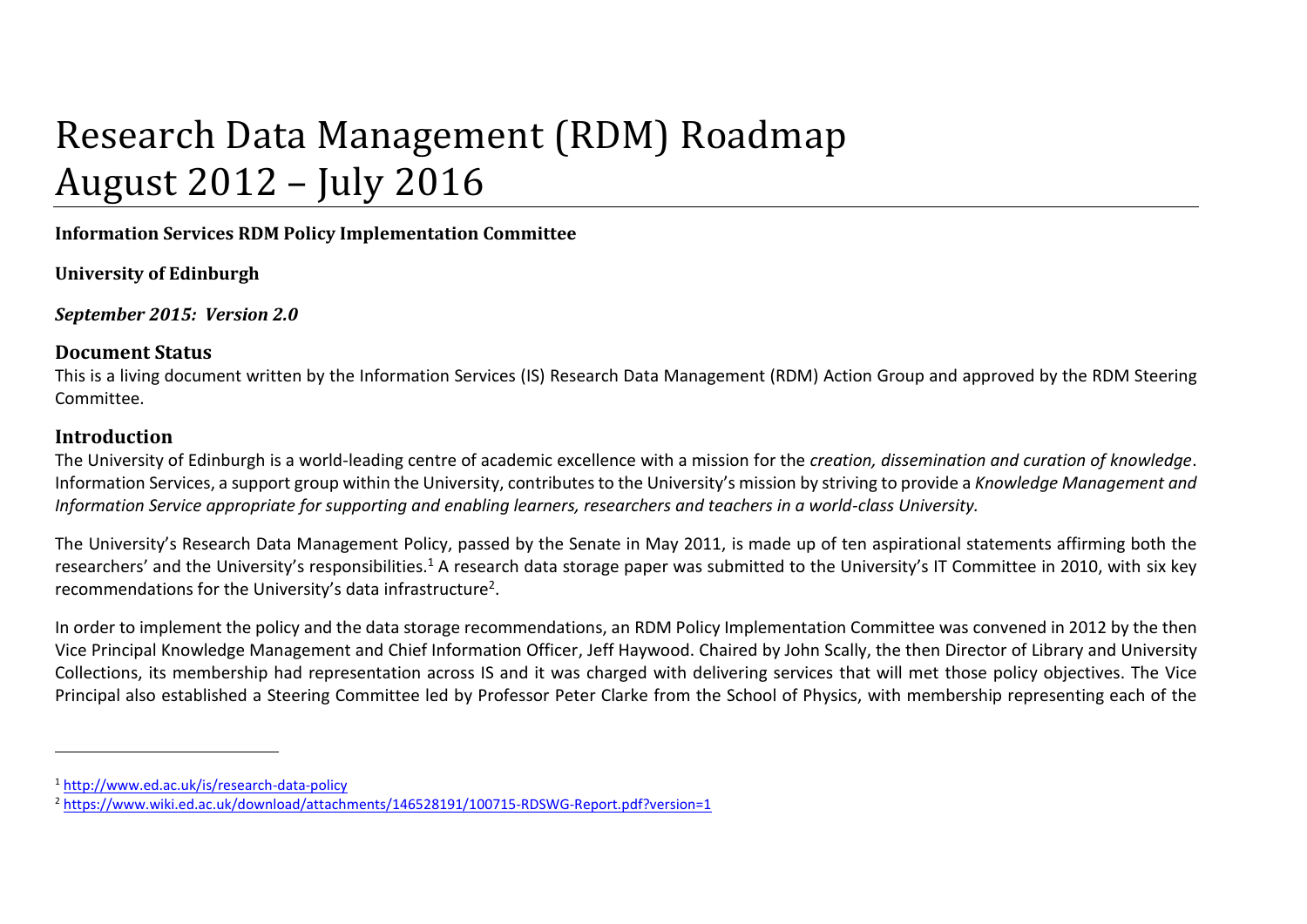three colleges , IS and Edinburgh Research and Innovation (ERI). Their role is to provide oversight to the activity of the action group, ensuring the services meet the needs of University researchers.

The Steering group is continuing to provide valuable insight into the needs of researchers across the University and its input has been vital in the development of Roadmap 2.0. The implementation of Roadmap 2.0 is the responsibility of the RDM Action Group led by Stuart Lewis, Head of Research and Learning Services. This group contains representatives from across IS each of whom is tasked with delivering separate elements of Roadmap V2.0 whilst ensuring that the entire programme remains integrated.

#### **Development**

The Executive Summary of the Information Services Plan, 2012-13 stated<sup>3</sup>, "Research data management & storage – policies, training, curation, preservation, baseline 0.5Tb/user," was a major IS-led project for the year. Roadmap 1.2 set out a high level plan for its delivery, noting objectives, outcomes, deliverables and target dates for the 3 year period August 2012-May 2015, across four strategic areas:

- a. **data management planning**,
- b. **active data infrastructure,**
- **c. data stewardship,** and
- d. **data management support**.

The roadmap follows up the business case submitted to the University IT Committee on 3 June, 2012 by Jeff Haywood<sup>4</sup>. Whereas that document estimated a cost of £1M one-off, and £250K recurrent, this Roadmap does not include itemised costs, which are to be agreed as part of the planning process.

The purpose of Roadmap 2.0 is to provide clear information to all University staff on the progress that has been made in delivering the RDM programme for the University and on the areas where work remains to be done or where new tools and services are being evaluated or developed for the benefit of researchers across the University. Researchers and other staff will be able to follow progress through Blog Posts on the Research Data Blog<sup>5</sup>, or by regular updates to the Research Data Management webpage.

<http://www.ed.ac.uk/schools-departments/information-services/about/strategy-planning/rdm-roadmap>

<sup>5</sup> <http://datablog.is.ed.ac.uk/>

1

<sup>3</sup> <http://www.ed.ac.uk/schools-departments/information-services/about/strategy-planning/annual-plans-reports>

<sup>4</sup>[https://www.wiki.ed.ac.uk/download/attachments/146528191/Paper\\_A\\_business\\_case\\_RDS\\_RDM\\_Feb2012\\_penultimate-1.pdf?version=1](https://www.wiki.ed.ac.uk/download/attachments/146528191/Paper_A_business_case_RDS_RDM_Feb2012_penultimate-1.pdf?version=1)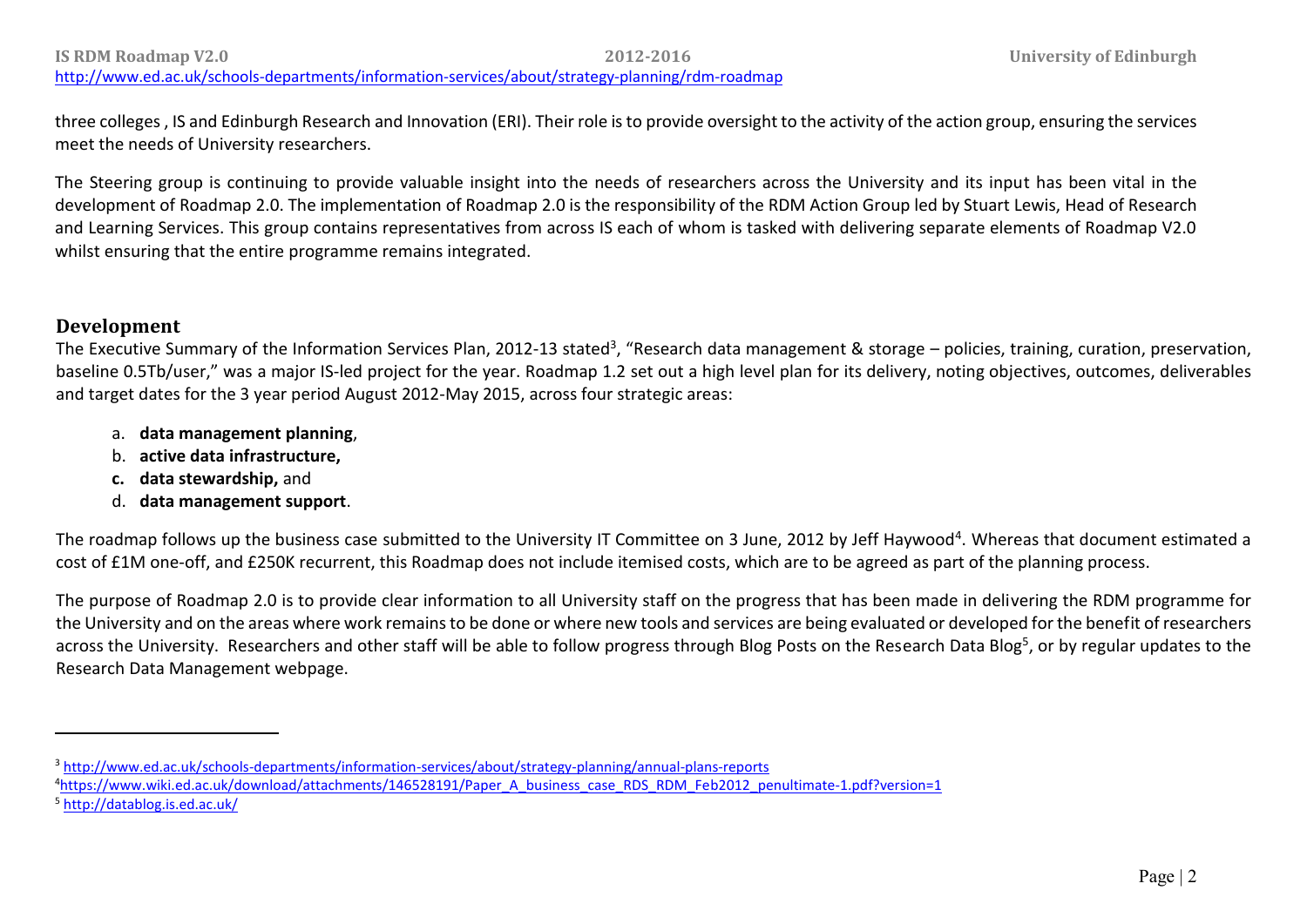### **Timeframe**

Roadmap 2.0 covers the period from August 2012 when the RDM project began until July 2016. Phases 0, 1, & 2 are now completed and Phases 3 & 4 have been added. In addition a number of services and activities have been marked as Ongoing as there is no end date for the delivery of these.

**Phase 0:** August 2012 – August 2013: largely a planning phase, with some pilot activity and early deliverables.

**Phase 1:** September 2013 – May 2014: Initial rollout of primary services.

**Phase 2:** June 2014 – May 2015: Continued rollout; maturation of services.

**Phase 3:** September 2015 – December 2015

**Phase 4:** January 2016 – July 2016

**Ongoing:** These are activities such as awareness raising and training which are already underway and will continue as a rolling programme available to both new and existing staff.

#### **Authors**

The roadmap was developed by members of the IS RDM Action Group: Cuna Ekmekcioglu (L&UC), Sarah Jones (DCC), Stuart Lewis (L&UC), Stuart Macdonald (EDL), Kerry Miller (L&UC), Robin Rice (EDL), Orlando Richards (ITI), Tony Weir (ITI), John Scally (L&UC), Neil Bruce (USD), Marshall Dozier (LAS), Annie Donnelly(LAS), Mike Holmes (ITC).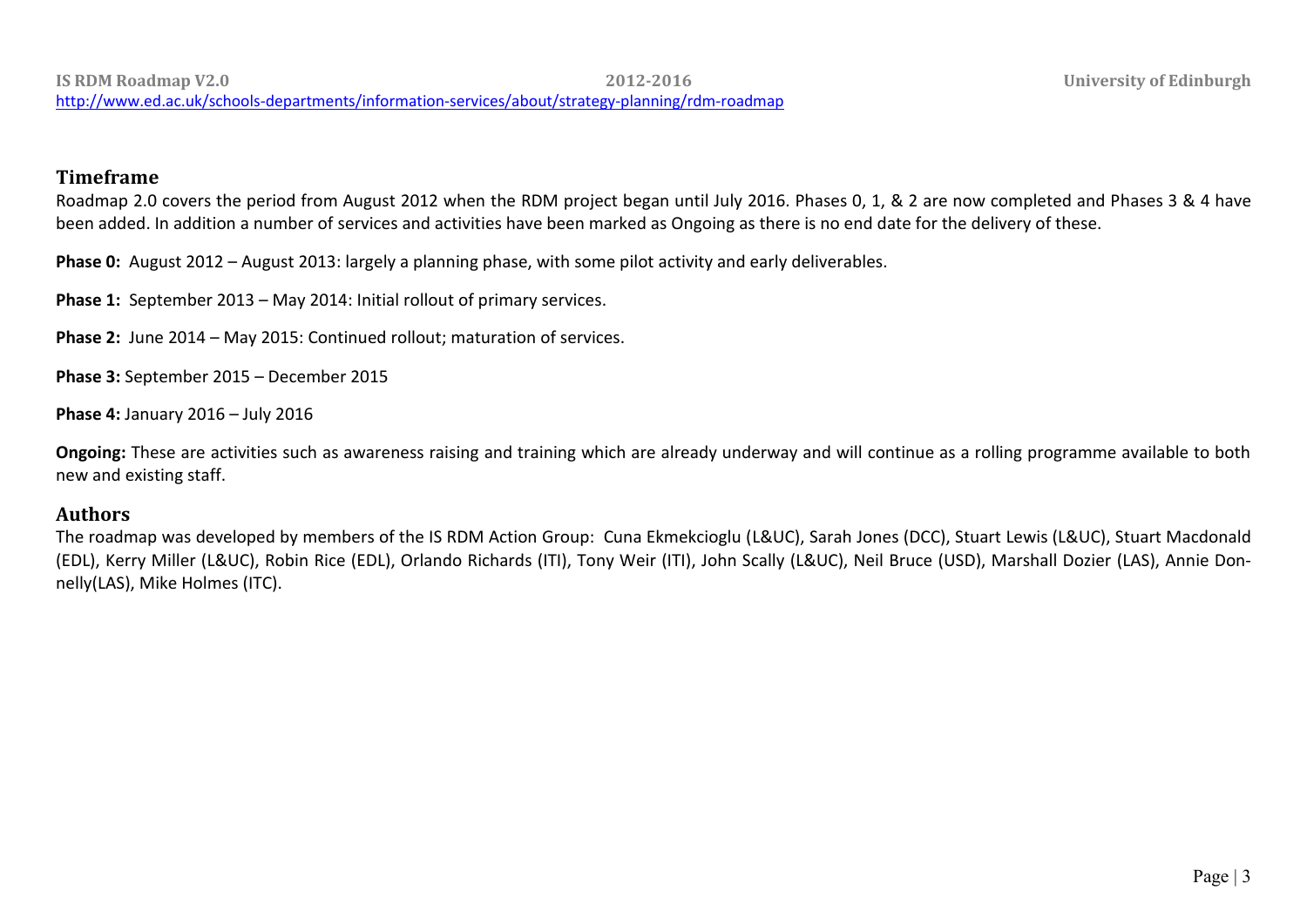use

#### **Data Management Planning** Support and services for planning activities that are typically performed before research data is collected or created. Addresses RDM policy clauses 3, 4. Objective **Outcomes Cultive Contract Actions** Actions **Contract Contract Deliverables Contract Contract Contract Contract Contract Contract Contract Contract Contract Contract Contract Contract Contract Contract Contra** 1. Tailored DMP assistance for PIs submitting research proposals Better alignment between Analyse recent DMPs in research proposals IS, ERI and schools PIs have access to appropriate, accurate information about IS RDM services for their grant proposals Trial fast turnaround advisory service with nominated PIs Set of successful examples of submitted DMPs gathered from ERI and schools DMP 'response team' established within IS if deemed necessary Phase 3 Phase 4 2. Customise DMP Online for optimal UoE use Clear online service provision for those PIs needing a data management plan Evaluate DMPonline and analyse user requirements Refine tool or fully adopt the DCC version, adding UoE specific questions and guidance Advertise to schools that customised DMP templates can be created for their researchers as required Create customised DMPonline templates for schools on request Metrics and reporting of DMP creation and University branded DMP Online tool Boilerplate text about IS services for use in DMPs Research support staff and research committees are aware of the potential to customise it for their school. Respond to demand from schools as it arises Monthly reports on number of new DMP's created Phase 1 (Completed) Phase 3 (Underway) Phase 3 (Underway) Ongoing Ongoing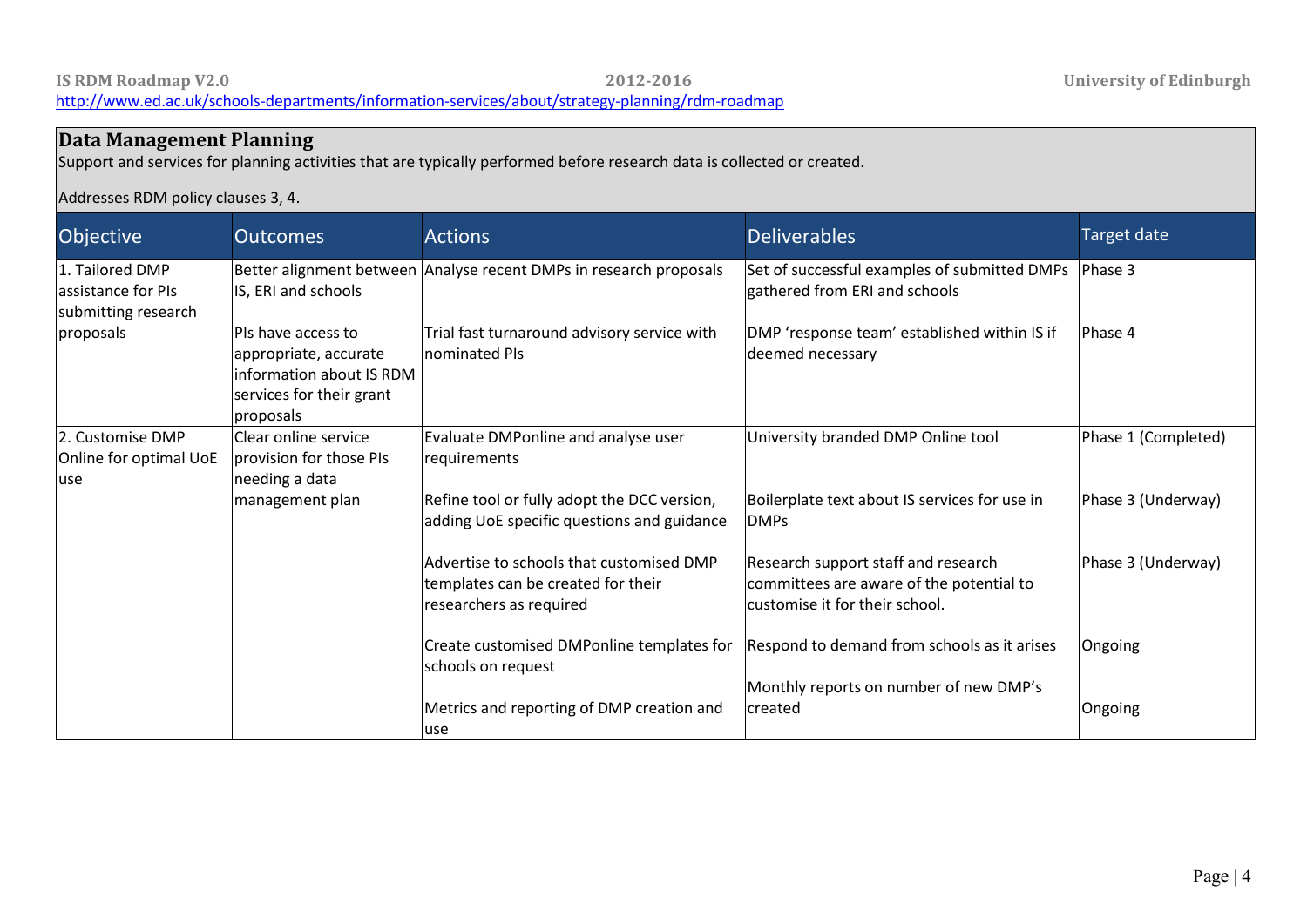| 3. Software            | Investigate need for a | Work with Software Sustainability Institute                                           | Report on potential of a SMP system                   | Phase 3 |
|------------------------|------------------------|---------------------------------------------------------------------------------------|-------------------------------------------------------|---------|
| Management Planning    | Software Management    | (SSI) to identify if an SMP system or process is identifying next steps               |                                                       |         |
| (SMP)                  | Planning system or     | required                                                                              |                                                       |         |
|                        | process                |                                                                                       |                                                       |         |
|                        |                        | If required, examine options for an SMP                                               | Report on the available options with a                | Phase 4 |
|                        |                        | system or process that will fit with existing                                         | recommendation of which option(s) to pursue           |         |
|                        |                        | university RDM systems in collaboration with further                                  |                                                       |         |
|                        |                        | <b>ISSI</b>                                                                           |                                                       |         |
| 4. Embedding RDM       | Local ethics processes | Work with college research administrators to  An understanding of the existing ethics |                                                       | Phase 3 |
| questions and guidance | include RDM issues and | understand existing ethics processes and                                              | processes in each college                             |         |
| within local ethics    | provide appropriate    | establish how RDM can be included in these                                            |                                                       |         |
| approval processes     | guidance               | processes                                                                             |                                                       |         |
|                        |                        |                                                                                       |                                                       |         |
|                        |                        | Embed RDM within local ethics processes                                               | Colleges have a template ethics process which Phase 4 |         |
|                        |                        |                                                                                       | includes relevant aspects of RDM                      |         |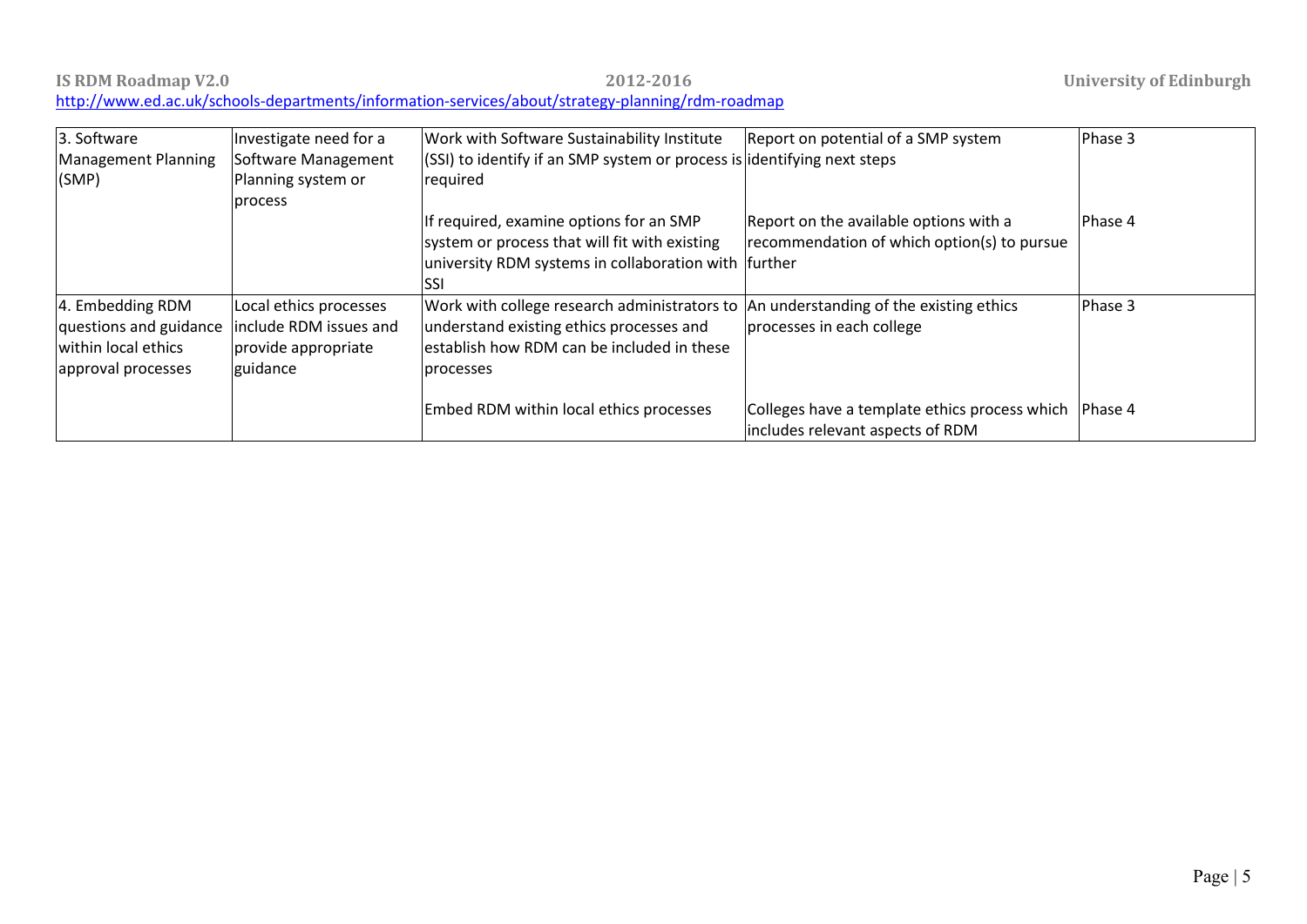### **Active Data Infrastructure**

The facilities to store active data (data that is actively being used in current research activities), to provide access to that storage through a number of channels, and tools to assist in working with the data.

#### Addresses RDM policy clauses 5, 8.

| Objective                                                                                          | <b>Outcomes</b>                                                            | <b>Actions</b>                                                                                                                                                                                          | <b>Deliverables</b>                                   | <b>Target date</b>  |
|----------------------------------------------------------------------------------------------------|----------------------------------------------------------------------------|---------------------------------------------------------------------------------------------------------------------------------------------------------------------------------------------------------|-------------------------------------------------------|---------------------|
| 5. To provide a globally<br>accessible cross<br>platform file store with<br>sufficient capacity to | A large common data<br>storage infrastructure<br>technologies with initial | Confirm high level requirements for resilience Confirmation of high level requirements and<br>and recoverability of the storage<br>using standards compliant linfrastructure (e.g. single or dual site) | initial implementation of DataStore.                  | Phase 0 (Completed) |
| satisfy majority of<br>researcher use cases                                                        | access mechanisms<br>available to present this                             | Pilot trial implementation to confirm<br>suitability                                                                                                                                                    |                                                       | Phase 0 (Completed) |
|                                                                                                    | storage, and with<br>automated off-site data                               | Purchase sufficient infrastructure of<br>appropriate performance and capacity                                                                                                                           |                                                       | Phase 0 (Completed) |
|                                                                                                    | backup                                                                     | Agree allocation and administration<br>processes; Cost service                                                                                                                                          |                                                       | Phase 1 (Completed) |
|                                                                                                    |                                                                            | Construct file store with initial access<br>mechanisms to support native access from<br>Phased implementation of common desktop platforms.                                                              | Roll out DataStore on School by School basis          | Phase 1 (Completed) |
|                                                                                                    | the DataStore across all                                                   |                                                                                                                                                                                                         |                                                       |                     |
|                                                                                                    | schools.                                                                   | Review of existing DataStore allocation and<br>deallocation policies                                                                                                                                    | Review current storage quota and allocation<br>policy | Phase 3 (Underway)  |
|                                                                                                    |                                                                            |                                                                                                                                                                                                         | <b>Review deallocation policy</b>                     | Phase 3 (Underway)  |
|                                                                                                    |                                                                            |                                                                                                                                                                                                         | Implement changes to allocation policy                | Phase 4             |
|                                                                                                    |                                                                            |                                                                                                                                                                                                         | Implement deallocation policy                         | Phase 4             |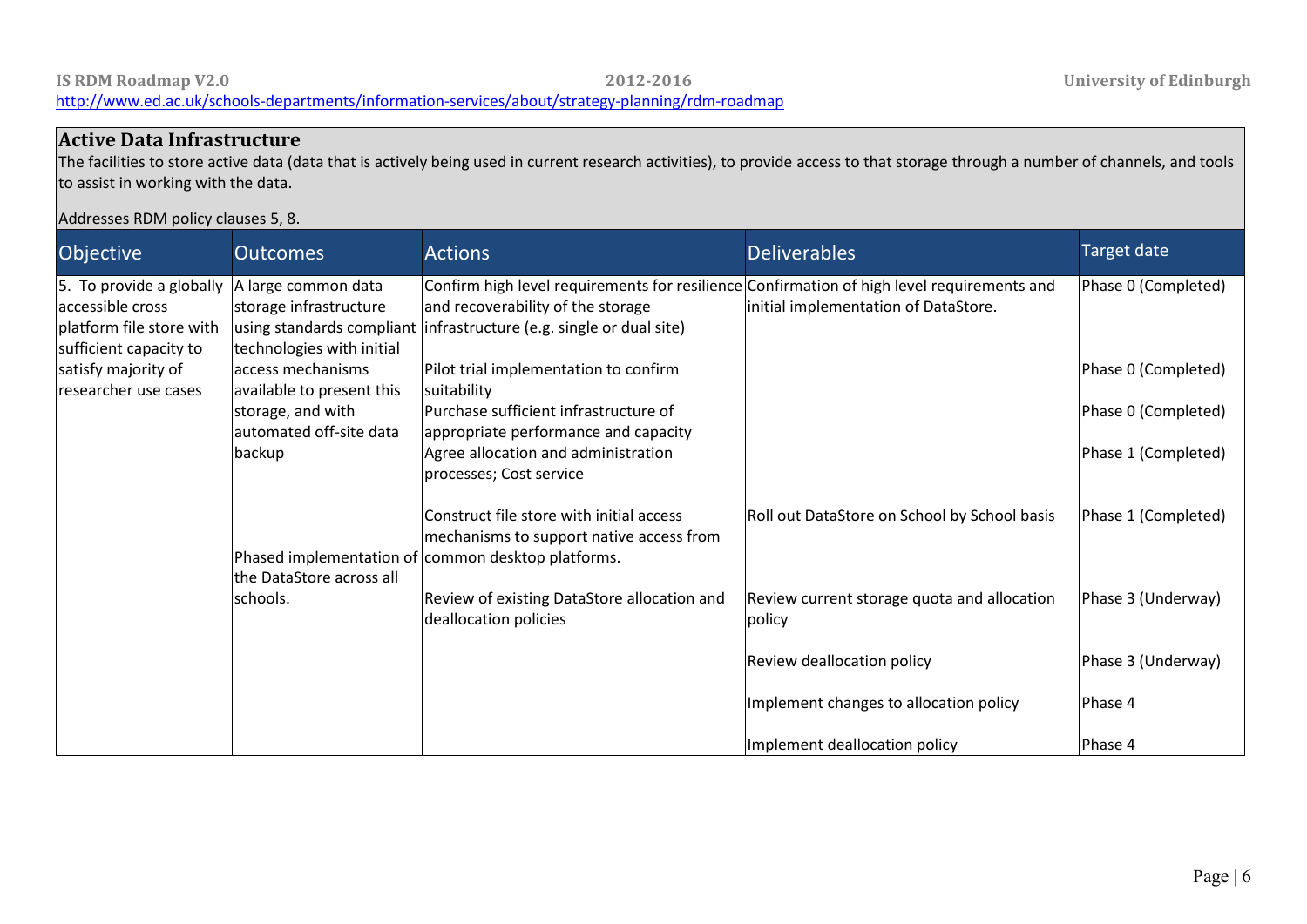| 6. Provide additional<br>Gather requirements on researcher use cases Additional data access mechanisms to<br>Phase 1 (Completed)<br>DataStore meets more<br>data access mechanisms researcher requirements<br>and pilot appropriate technologies.<br><b>DataStore</b><br>to better support<br>mobile devices and<br>To implement those services which are<br>Phase 2 (Completed)<br>demonstrated to be needed and for which<br>external collaboration<br>appropriate technologies are available -<br>DataSync<br>7. To provide<br>Ensure recoverability of<br>Confirm technical requirements. If existing<br>Understanding of requirements and, if<br>Phase 2 (Completed)<br>mechanisms cannot be used to meet this<br>mechanisms to address<br>mobile data.<br>appropriate, services to ensure mobile data<br>requirement then cost and develop<br>recoverability.<br>backup and<br>synchronisation of<br>appropriate service.<br>mobile devices<br>Rollout DataSync service (promotion,<br>DataSync made available to researchers<br>Phase 3<br>documentation, support) |  |
|---------------------------------------------------------------------------------------------------------------------------------------------------------------------------------------------------------------------------------------------------------------------------------------------------------------------------------------------------------------------------------------------------------------------------------------------------------------------------------------------------------------------------------------------------------------------------------------------------------------------------------------------------------------------------------------------------------------------------------------------------------------------------------------------------------------------------------------------------------------------------------------------------------------------------------------------------------------------------------------------------------------------------------------------------------------------------|--|
|                                                                                                                                                                                                                                                                                                                                                                                                                                                                                                                                                                                                                                                                                                                                                                                                                                                                                                                                                                                                                                                                           |  |
|                                                                                                                                                                                                                                                                                                                                                                                                                                                                                                                                                                                                                                                                                                                                                                                                                                                                                                                                                                                                                                                                           |  |
|                                                                                                                                                                                                                                                                                                                                                                                                                                                                                                                                                                                                                                                                                                                                                                                                                                                                                                                                                                                                                                                                           |  |
|                                                                                                                                                                                                                                                                                                                                                                                                                                                                                                                                                                                                                                                                                                                                                                                                                                                                                                                                                                                                                                                                           |  |
|                                                                                                                                                                                                                                                                                                                                                                                                                                                                                                                                                                                                                                                                                                                                                                                                                                                                                                                                                                                                                                                                           |  |
|                                                                                                                                                                                                                                                                                                                                                                                                                                                                                                                                                                                                                                                                                                                                                                                                                                                                                                                                                                                                                                                                           |  |
|                                                                                                                                                                                                                                                                                                                                                                                                                                                                                                                                                                                                                                                                                                                                                                                                                                                                                                                                                                                                                                                                           |  |
|                                                                                                                                                                                                                                                                                                                                                                                                                                                                                                                                                                                                                                                                                                                                                                                                                                                                                                                                                                                                                                                                           |  |
|                                                                                                                                                                                                                                                                                                                                                                                                                                                                                                                                                                                                                                                                                                                                                                                                                                                                                                                                                                                                                                                                           |  |
|                                                                                                                                                                                                                                                                                                                                                                                                                                                                                                                                                                                                                                                                                                                                                                                                                                                                                                                                                                                                                                                                           |  |
|                                                                                                                                                                                                                                                                                                                                                                                                                                                                                                                                                                                                                                                                                                                                                                                                                                                                                                                                                                                                                                                                           |  |
|                                                                                                                                                                                                                                                                                                                                                                                                                                                                                                                                                                                                                                                                                                                                                                                                                                                                                                                                                                                                                                                                           |  |
|                                                                                                                                                                                                                                                                                                                                                                                                                                                                                                                                                                                                                                                                                                                                                                                                                                                                                                                                                                                                                                                                           |  |
|                                                                                                                                                                                                                                                                                                                                                                                                                                                                                                                                                                                                                                                                                                                                                                                                                                                                                                                                                                                                                                                                           |  |
| Allow easy transfer of data Establish mechanisms for quick and easy<br>Automatic transfer mechanism for users<br>8. Integrate DataStore<br>Phase 3                                                                                                                                                                                                                                                                                                                                                                                                                                                                                                                                                                                                                                                                                                                                                                                                                                                                                                                        |  |
| with the University's<br>between Datastore and<br>transfer of data between DataStore and<br>and/or documentation allowing users to do                                                                                                                                                                                                                                                                                                                                                                                                                                                                                                                                                                                                                                                                                                                                                                                                                                                                                                                                     |  |
| manual transfers<br><b>Research Computing</b><br>Eddie for processing<br>Eddie                                                                                                                                                                                                                                                                                                                                                                                                                                                                                                                                                                                                                                                                                                                                                                                                                                                                                                                                                                                            |  |
| Infrastructure                                                                                                                                                                                                                                                                                                                                                                                                                                                                                                                                                                                                                                                                                                                                                                                                                                                                                                                                                                                                                                                            |  |
| Evaluate potential of ELN's Investigate the requirements for ELNs to see<br>Recommendation of whether or not to adopt a Phase 3<br>9. Investigate options                                                                                                                                                                                                                                                                                                                                                                                                                                                                                                                                                                                                                                                                                                                                                                                                                                                                                                                 |  |
| for use across the<br>if there is a single system which can meet the<br>for an institutional<br>single ELN                                                                                                                                                                                                                                                                                                                                                                                                                                                                                                                                                                                                                                                                                                                                                                                                                                                                                                                                                                |  |
| needs of projects in many different<br>Electronic Lab Notebook university                                                                                                                                                                                                                                                                                                                                                                                                                                                                                                                                                                                                                                                                                                                                                                                                                                                                                                                                                                                                 |  |
| (ELN) service<br>disciplines                                                                                                                                                                                                                                                                                                                                                                                                                                                                                                                                                                                                                                                                                                                                                                                                                                                                                                                                                                                                                                              |  |
| Implement a central ELN system if required<br>Develop implementation plan<br>Phase 4                                                                                                                                                                                                                                                                                                                                                                                                                                                                                                                                                                                                                                                                                                                                                                                                                                                                                                                                                                                      |  |
| 10. Investigate the need Provide additional<br>Investigate the need for, and options to<br>Report on whether additional source code<br>Phase 3                                                                                                                                                                                                                                                                                                                                                                                                                                                                                                                                                                                                                                                                                                                                                                                                                                                                                                                            |  |
| for additional source<br>systems, in addition to<br>address, source code control systems.<br>systems are required?                                                                                                                                                                                                                                                                                                                                                                                                                                                                                                                                                                                                                                                                                                                                                                                                                                                                                                                                                        |  |
| Subversion, if required<br>code control systems                                                                                                                                                                                                                                                                                                                                                                                                                                                                                                                                                                                                                                                                                                                                                                                                                                                                                                                                                                                                                           |  |
| If appropriate, introduce additional service(s) Decide if Gitlab or another solution is best and<br>Phase 4                                                                                                                                                                                                                                                                                                                                                                                                                                                                                                                                                                                                                                                                                                                                                                                                                                                                                                                                                               |  |
| implement selected system                                                                                                                                                                                                                                                                                                                                                                                                                                                                                                                                                                                                                                                                                                                                                                                                                                                                                                                                                                                                                                                 |  |
| Report on the suitability of the piloted system<br>Phase 4<br>11. Investigate and pilot Provide researchers with<br>Run pilots (Trusted Research Environments                                                                                                                                                                                                                                                                                                                                                                                                                                                                                                                                                                                                                                                                                                                                                                                                                                                                                                             |  |
| secure data services<br>(TREs) via virtual machines)<br>access to a secure data                                                                                                                                                                                                                                                                                                                                                                                                                                                                                                                                                                                                                                                                                                                                                                                                                                                                                                                                                                                           |  |
| service which is integrated                                                                                                                                                                                                                                                                                                                                                                                                                                                                                                                                                                                                                                                                                                                                                                                                                                                                                                                                                                                                                                               |  |
| Select and implement chosen system<br>as appropriate with other<br>Provide secure data capture and storage<br>Phase 4+                                                                                                                                                                                                                                                                                                                                                                                                                                                                                                                                                                                                                                                                                                                                                                                                                                                                                                                                                    |  |
| systems<br>service                                                                                                                                                                                                                                                                                                                                                                                                                                                                                                                                                                                                                                                                                                                                                                                                                                                                                                                                                                                                                                                        |  |

#### **IS RDM Roadmap V2.0 2012-2016 University of Edinburgh** <http://www.ed.ac.uk/schools-departments/information-services/about/strategy-planning/rdm-roadmap>

Page | 7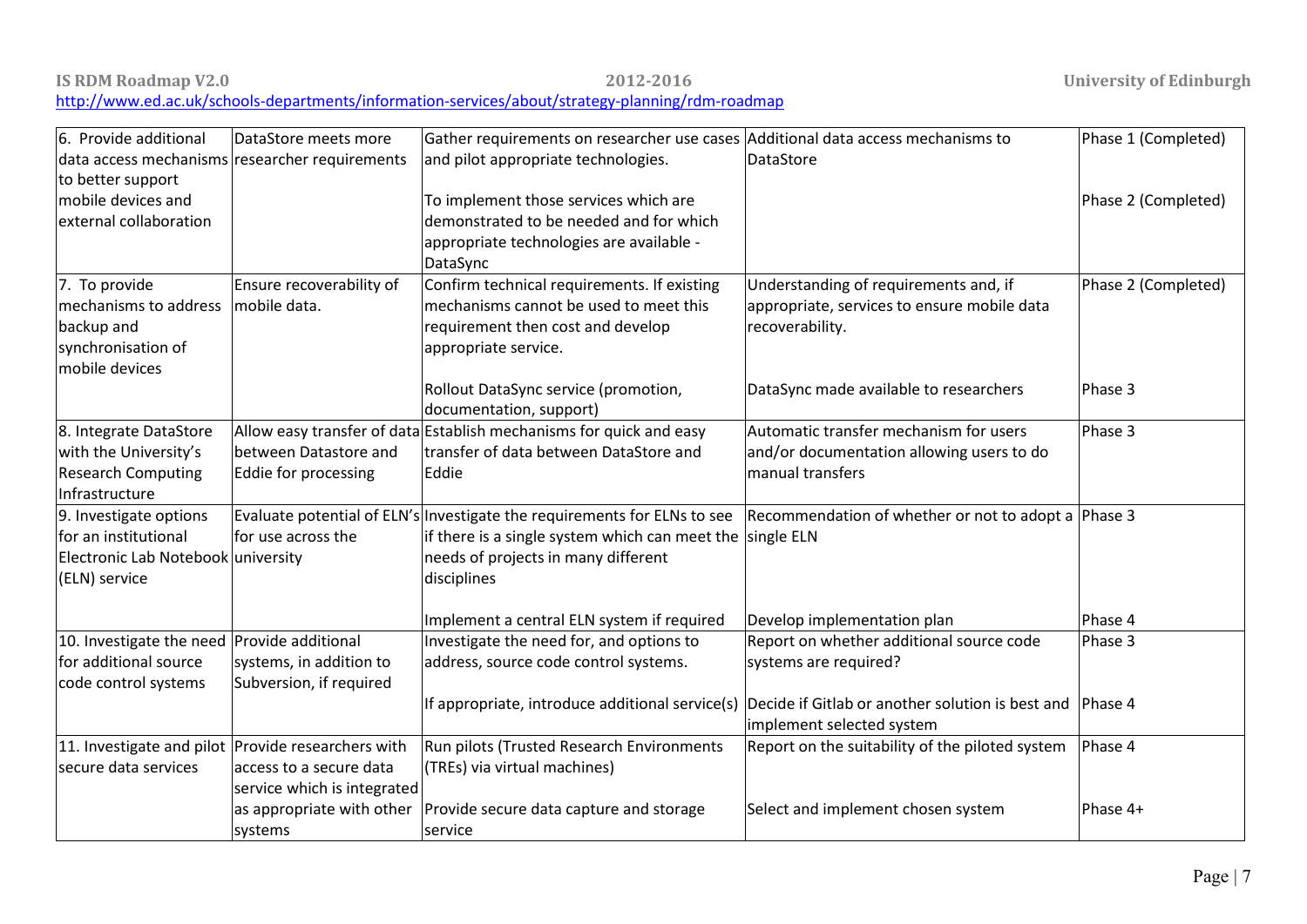#### **IS RDM Roadmap V2.0 2012-2016 University of Edinburgh** <http://www.ed.ac.uk/schools-departments/information-services/about/strategy-planning/rdm-roadmap>

#### **Data Stewardship** Tools and services to aid in the description, deposit, and ongoing management of completed research data outputs. Addresses RDM policy clauses 6, 7, 9, 10. Objective **Outcomes Constanting Actions Constanting Constanting Deliverables Constanting Target date** 12. To develop the data repository for enhanced deposit and dis-pository covery of data collections generated by University researchers Number of new data collections added to the re-Metrics show increased use of data collections in repository Pilot use of Edinburgh DataShare by 2-3 research groups to identify user requirements Depositor Workflow and usability Enhancements made to data repository Case studies and use cases based on piloted re-Phase 0 (Completed) search groups. Load balancing and software upgrades SWORD remote deposit End User Interface improvements Multimedia Display Phase 1 (Completed) Phase 1 (Completed) Phase 1 (Completed) Phase 3 (Underway) Phase 4 13. To provide a registry of research data assets in support of the University RDM policy Researchers will have a system for recording the location and description of Register (DAR) their data assets The University will have a Rollout out across University record of its data assets linked to research project information Hold focus group(s), interviews and discussions to determine nature of the Data Asset Analyse results of scoping exercise and agree System specification system specification Deliverable requirements are determined (Report) Work with research groups within each school to begin process of populating PURE with dataset details Phase 1 (Completed) Phase 2 (Completed) Phase 3 (Underway)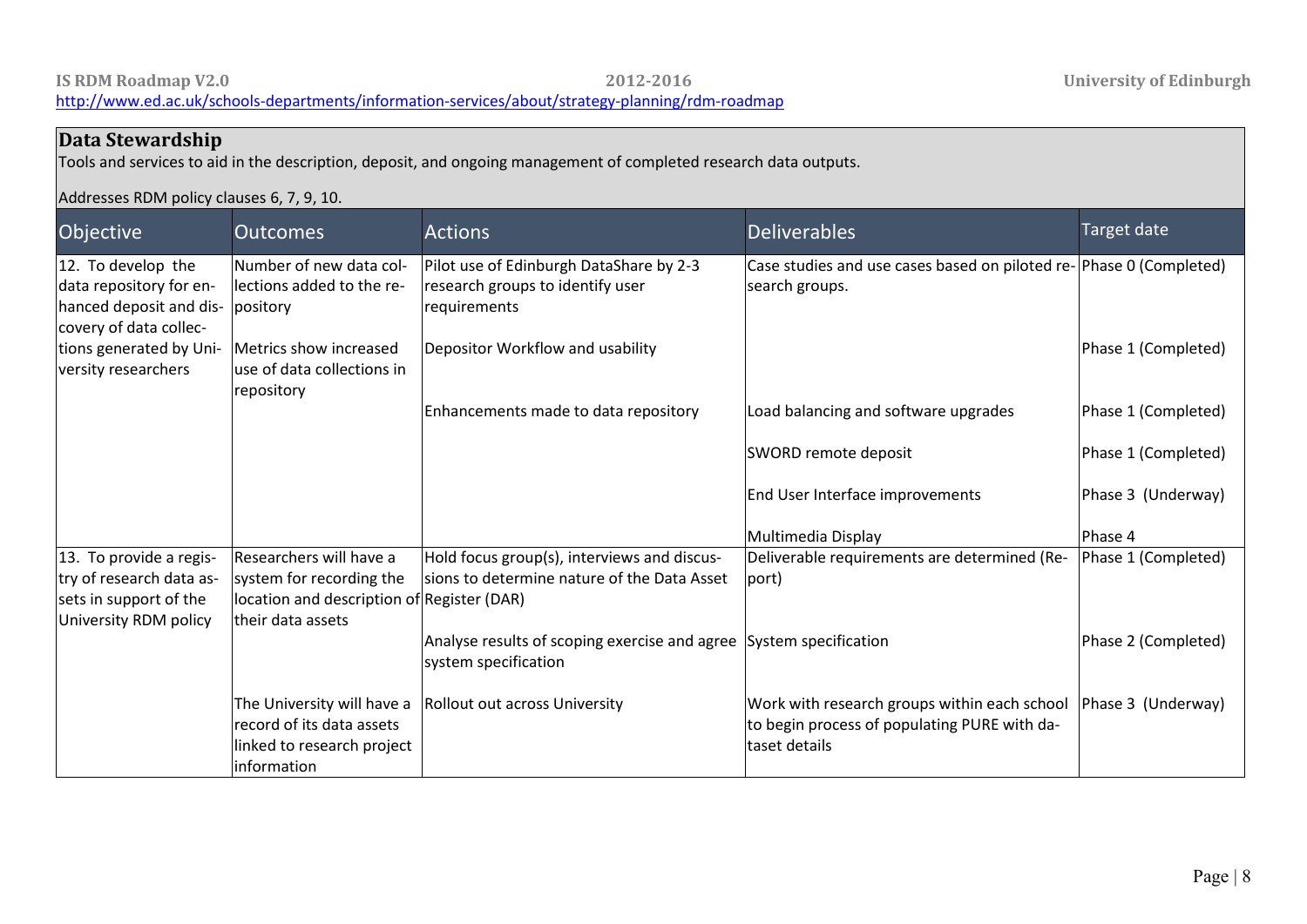| <b>IS RDM Roadmap V2.0</b> | 2012-2016                                                                                        |
|----------------------------|--------------------------------------------------------------------------------------------------|
|                            | http://www.ed.ac.uk/schools-departments/information-services/about/strategy-planning/rdm-roadmap |

|                                                       |                                                                           | 14. To ensure efficient   'Joined up' set of data ser-  Investigate opportunities for simplify and                                     | Schematic flowchart                                                                                  | Phase 3 (Underway)  |
|-------------------------------------------------------|---------------------------------------------------------------------------|----------------------------------------------------------------------------------------------------------------------------------------|------------------------------------------------------------------------------------------------------|---------------------|
|                                                       |                                                                           | interoperation between vices serving each stage of merge RDM systems to reduce duplication of                                          | showing where flows can occur                                                                        |                     |
| all RDM systems as well the data lifecycle<br>as PURE |                                                                           | effort and simplify processes for researchers                                                                                          |                                                                                                      |                     |
|                                                       |                                                                           | Design to incentivise good behaviour, e.g.                                                                                             | Implement technologies to put optimal flows in Phase 3 (Underway)                                    |                     |
|                                                       |                                                                           | metadata input, open sharing, designation of place<br>data custodians                                                                  |                                                                                                      |                     |
|                                                       |                                                                           | Develop interoperability between systems to<br>allow users to transfer metadata records and<br>datasets between systems as appropriate | Mechanically joined up set of RDM services                                                           | Phase 4             |
| 15. To provide continu-                               | Researchers trust                                                         | Develop acquisition, appraisal, preservation,                                                                                          | Service definitions include information about                                                        | Phase 0 (Completed) |
| ity of access for data as- DataShare to keep data     |                                                                           | retention and disposal strategies and proce-                                                                                           | risks and guarantees over time                                                                       |                     |
| sets with long-term                                   | safe and accessible over                                                  | dures for research data services                                                                                                       |                                                                                                      |                     |
| value                                                 | the long term                                                             |                                                                                                                                        |                                                                                                      |                     |
|                                                       |                                                                           | Promote DataShare as a trusted research                                                                                                |                                                                                                      | Ongoing             |
|                                                       |                                                                           | data repository for the whole University                                                                                               |                                                                                                      |                     |
|                                                       | Preservation and access<br>requirements of funded<br>grants are fulfilled | Develop preservation and access services<br>that fulfil the requirements of research fun-<br>ders                                      | Investigate requirements for long-term digital Phase 2 (Completed)<br>preservation of research data  |                     |
|                                                       |                                                                           |                                                                                                                                        | Achieve a recognised trusted repository status Phase 3 (Underway)<br>(such as Data Seal of Approval) |                     |
|                                                       |                                                                           |                                                                                                                                        | Investigate options for tracking data access<br>dates                                                | Phase 2 (Completed) |
|                                                       |                                                                           |                                                                                                                                        | Implement preservation planning procedures<br>lin DataShare                                          | Phase 4             |

**IS University of Edinburgh**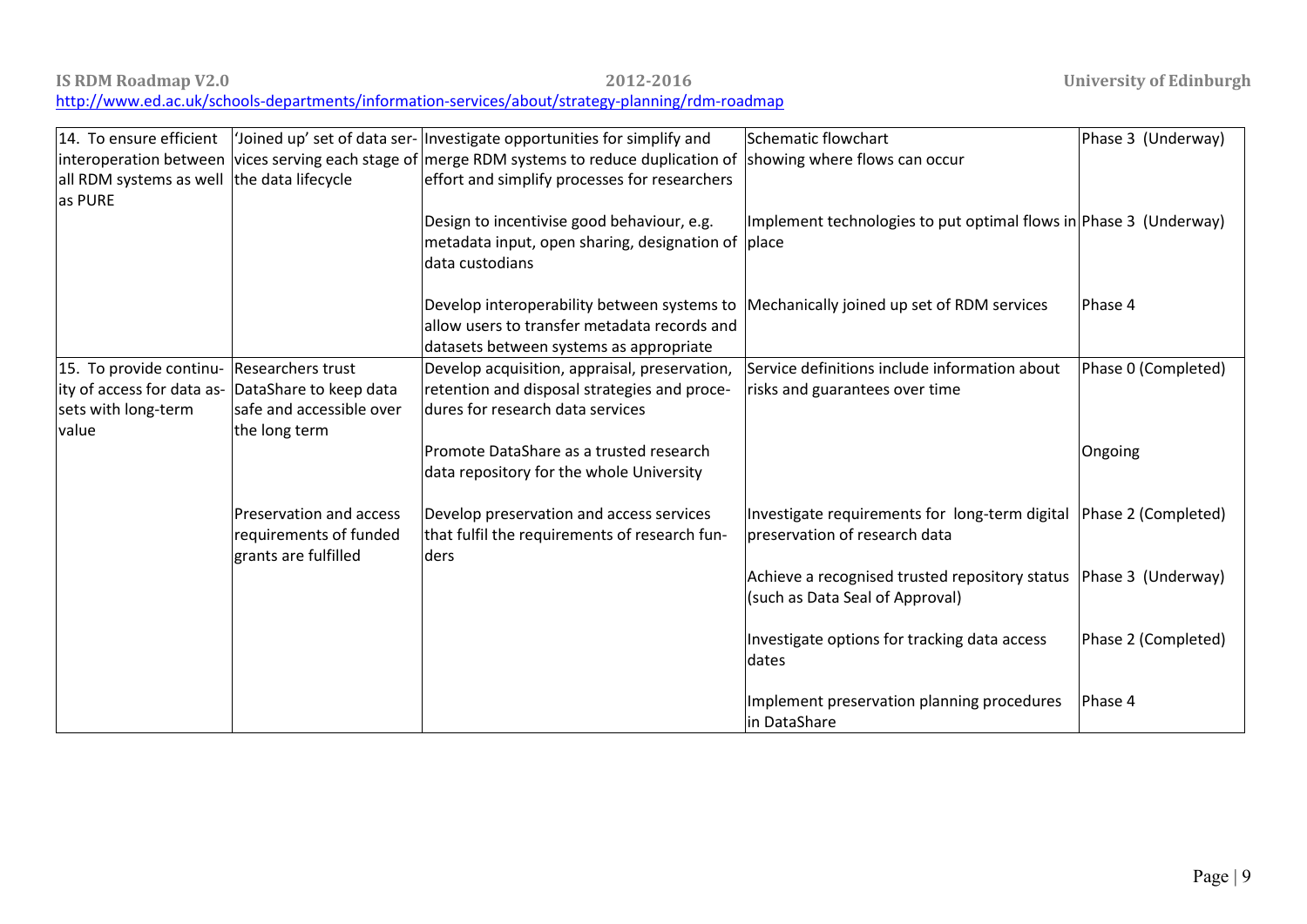| IS RDM Roadmap V2.0                                                                              | 2012-2016 |
|--------------------------------------------------------------------------------------------------|-----------|
| http://www.ed.ac.uk/schools-departments/information-services/about/strategy-planning/rdm-roadmap |           |

| 16. Provide a service to                     | Develop a DataVault ser-                             | Requirements gathering to confirm the na-                                               | Confirmed requirements for data vaulting.                           | Phase 2 (Completed) |
|----------------------------------------------|------------------------------------------------------|-----------------------------------------------------------------------------------------|---------------------------------------------------------------------|---------------------|
| ensure integrity and                         | vice that will provide long- ture of this service.   |                                                                                         |                                                                     |                     |
| long term retention of                       | term, secure, storage of                             |                                                                                         |                                                                     |                     |
| golden copy research                         | data from DataStore                                  | Develop interim service                                                                 | Develop service and conduct initial user testing Phase 3 (Underway) |                     |
| data                                         |                                                      |                                                                                         |                                                                     |                     |
|                                              |                                                      | Construct and launch interim service                                                    | Interim service available to researchers                            | Phase 3             |
|                                              |                                                      | university wide.                                                                        |                                                                     |                     |
|                                              |                                                      |                                                                                         |                                                                     |                     |
|                                              |                                                      | Develop fully featured archival service                                                 | Full service built and tested                                       | Phase 4             |
|                                              |                                                      | Rollout of complete service                                                             | Launch full service to all researchers                              | Phase 4             |
|                                              |                                                      |                                                                                         |                                                                     | Phase 3             |
| 17. Software preserva-<br>tion investigation | Understand the require-<br>ments and scope for soft- | Form expert advisory group of local research<br>software developers                     | Creation of advisory group                                          |                     |
|                                              | ware preservation at the                             |                                                                                         |                                                                     |                     |
|                                              | UoE                                                  |                                                                                         | Scoping report for future software preserva-                        | Phase 4             |
|                                              |                                                      | Investigate and document the requirements<br>and scope for software preservation at the | tion actions                                                        |                     |
|                                              |                                                      | <b>UoE</b>                                                                              |                                                                     |                     |
| 18. Sharing large data                       | Enable publication and                               | Investigate mechanisms and policies for the                                             | Report on available options for enabling large                      | Phase 3             |
| investigation                                | transfer of large datasets                           | publication and transfer of large datasets                                              | dataset publication and transfer                                    |                     |
|                                              |                                                      |                                                                                         |                                                                     |                     |
|                                              |                                                      |                                                                                         |                                                                     |                     |
|                                              |                                                      | Implement mechanisms for the publication                                                | Implement a suitable mechanism for enabling                         | Phase 4             |
|                                              |                                                      | and transfer of large datasets                                                          | large dataset publication and transfer                              |                     |
| 19. Take part in Jisc in-                    | Local research data de-                              | Populate PURE and DataShare with metadata More metadata and datasets in local systems   |                                                                     | Ongoing             |
| vestigations into creat-                     | scriptions are included in                           | and datasets respectively                                                               |                                                                     |                     |
| ing a national Research                      | the national RDDS                                    |                                                                                         |                                                                     |                     |
| Data Discovery Service                       |                                                      | Engage with RDDS project                                                                | Local data appears within the RDDS                                  | Ongoing             |
| (RDDS)                                       |                                                      |                                                                                         |                                                                     |                     |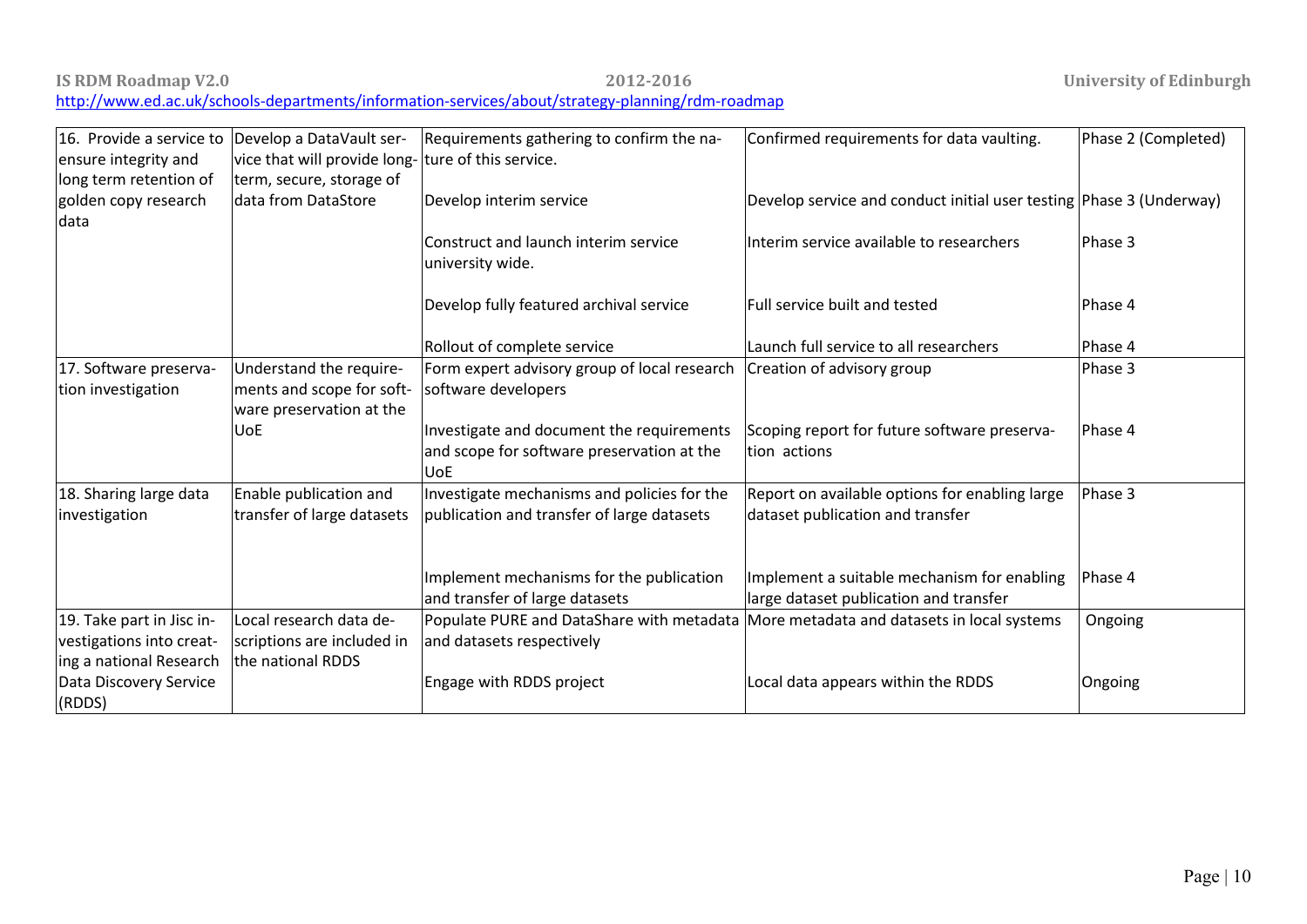#### **Data Management Support** General consultancy and support services Addresses RDM policy clauses 1, 2, 4. Objective **Outcomes Cultive Contract Actions** Actions **Deliverables** Deliverables **Contract Contract Contract Actions** 20. Raise awareness of University and funder policies and advocate for good practice in RDM for all research projects More academic and support staff aware of University and funder policies Contacting School Research Admins Deliver at least 1 awareness raising session per school Present session at research committees for each school Present for other relevant committees, such as - Library Academic Computing, etc. Ongoing programme of awareness raising presentation for PGR's, and Research Staff Awareness raising sessions for different audiences Meet with other support groups and committees to gain support for DMP On demand delivery of awareness raising presentations across all schools and research groups Phase 1 (Completed) Phase 2 (Completed) Phase 1 (Completed) Phase 2 (Completed) Ongoing 21. Create a new website for RDM with links to RDM services and RDM how-to guides Published on IS website; linked from School/College websites across the University Review and refresh the RDM website to reflect feedback from researchers|comes from testing. New website for RDM Update Content in collaboration with Library Academic Support Librarians Conduct user testing of the existing website. Redesign / redevelop website based on out-Form sub-group(s) to consider costing expectations and sources, one group for Infrastructure and one for support services. Updated and streamlined RDM pages linked from the School/College websites New page on costing RDM in grant proposals Phase 1 (Completed) Phase 1 (Completed) Phase 3 Phase 4

Add RDM costing information for PIs

Phase 4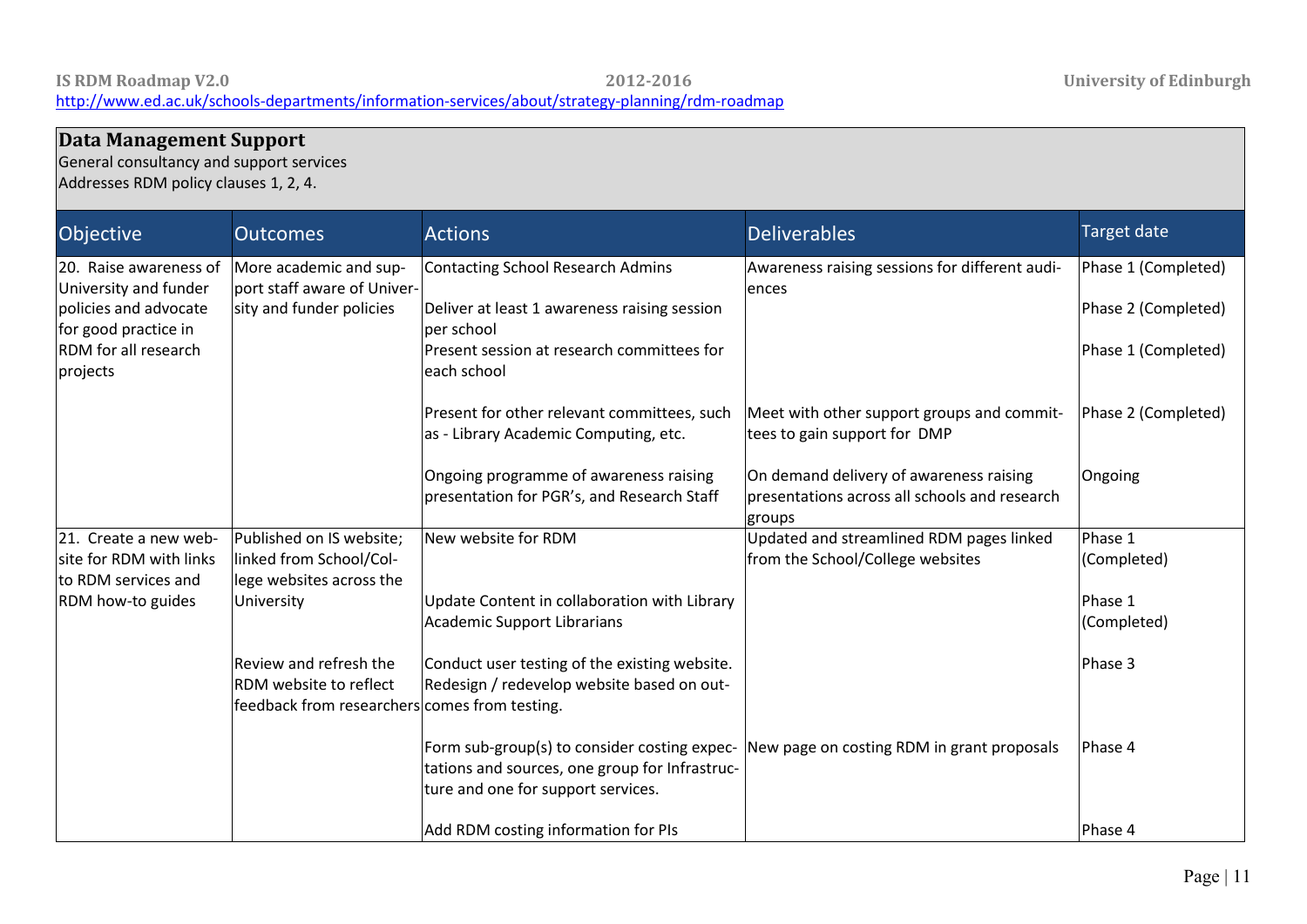#### **IS RDM Roadmap V2.0 2012-2016 University of Edinburgh** <http://www.ed.ac.uk/schools-departments/information-services/about/strategy-planning/rdm-roadmap>

| 22. Maintain, develop                  | <b>Remaining MANTRA units</b>                                             | <b>Update Software</b>                                                                                                                                        | Update and redevelop MANTRA                                                              | Phase 1 (Completed) |
|----------------------------------------|---------------------------------------------------------------------------|---------------------------------------------------------------------------------------------------------------------------------------------------------------|------------------------------------------------------------------------------------------|---------------------|
| and promote online<br>training modules | written, tested and final-<br>ised                                        | Refresh and redesigned homepage                                                                                                                               |                                                                                          | Phase 1 (Completed) |
|                                        | Increased usage from<br>within UoE as measured<br>by Google Analytics and | Reach out to more schools to embed MAN-<br>TRA in their PhD training programmes (with<br>IAD)                                                                 | Improve take-up of MANTRA within existing<br>participating schools                       | Ongoing             |
|                                        | feedback from schools                                                     | Monitor take-up and gather feedback; revise<br>and develop modules accordingly; consider<br>discipline-specific approaches                                    |                                                                                          | Ongoing             |
|                                        |                                                                           | Deliver training sessions at schools on re-<br>quest                                                                                                          | Face to face sessions with PhD training pro-<br>grammes delivered                        | Ongoing             |
|                                        |                                                                           |                                                                                                                                                               | Create and seed JISCmail list                                                            | Phase 3 (Underway)  |
|                                        | MANTRA User group to<br>inform future<br>development of MANTRA            | Develop a MANTRA User group for trainers<br>from other national and international institu-<br>tions to exchange ideas                                         | Organise face to face meetings if possible at<br>conferences and other external meetings | Ongoing             |
|                                        | and international uptake                                                  | Ensure continued national Deliver RDM MOOC based on MANTRA in col- Completed modules for delivery to learners<br>laboration with University of South Carolina |                                                                                          | Phase 3             |
|                                        | of MANTRA                                                                 | Chapel Hill                                                                                                                                                   | Publish MOOC                                                                             | Phase 4             |
|                                        |                                                                           |                                                                                                                                                               | Produce regular statistics                                                               | Ongoing             |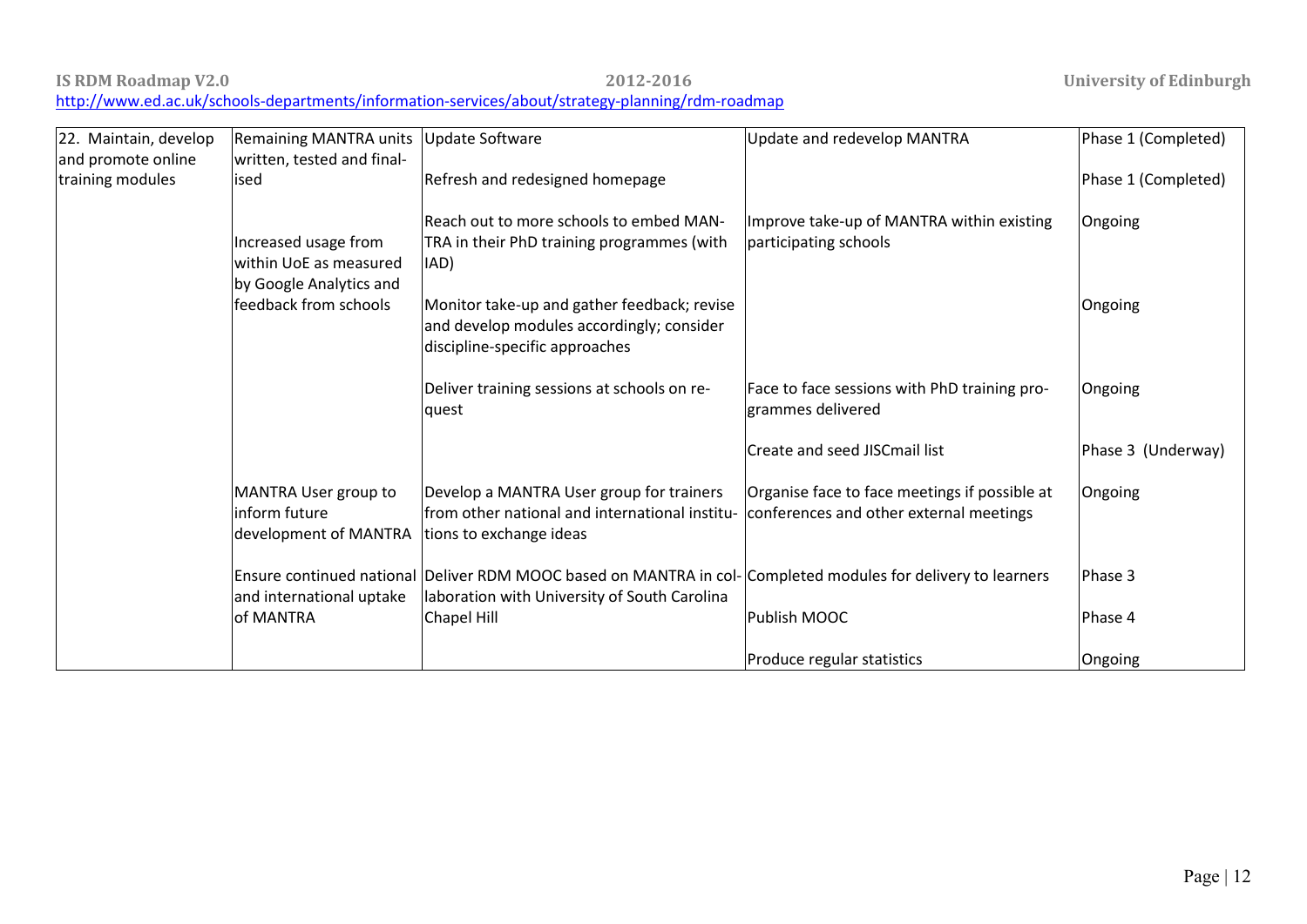**IS RDM Roadmap V2.0 2012-2016 University of Edinburgh**

<http://www.ed.ac.uk/schools-departments/information-services/about/strategy-planning/rdm-roadmap>

| 23. Create tailored, on-             |                                                            | Greater awareness of the Reach out to a range of groups offering short Workshops and training sessions scheduled |                                                                                            | Ongoing             |
|--------------------------------------|------------------------------------------------------------|------------------------------------------------------------------------------------------------------------------|--------------------------------------------------------------------------------------------|---------------------|
| demand training for re-              | importance of RDM across training workshops                |                                                                                                                  | and delivered to schools and others                                                        |                     |
| search groups and pro-<br>fessionals | the University                                             |                                                                                                                  |                                                                                            |                     |
|                                      | Training trialled which                                    | Pilot self-directed training with Library Aca-                                                                   | Four trained librarians in first instance and an                                           | Phase 0 (Completed) |
|                                      | could be delivered to oth- demic Support Librarians<br>ers |                                                                                                                  | evaluation with recommendations for further<br>rollout                                     |                     |
|                                      |                                                            | Run subsequent course of 4 librarians                                                                            |                                                                                            | Phase 1 (Completed) |
|                                      |                                                            | Run course for new librarians or provide re-<br>freshers as required                                             | On demand delivery of course                                                               | Ongoing             |
|                                      |                                                            | Develop courses for online Use Xerte tool to convert courses for online                                          | Courses made available online for self-directed Phase 4                                    |                     |
|                                      | delivery                                                   | delivery                                                                                                         | learning                                                                                   |                     |
| 24. Compliance moni-                 | Monitor compliance with                                    | Develop processes for working with ERI and                                                                       | Agree methods of checking compliance                                                       | Phase 3             |
| toring                               | university and funder                                      | other depts. to provide data on whether PI's                                                                     |                                                                                            |                     |
|                                      | RDM policies and require-                                  |                                                                                                                  | and other researchers are complying with rel- Periodic reports of awareness and compliance | Phase 4             |
|                                      | ments                                                      | evant policies and requirements                                                                                  |                                                                                            |                     |
| 25. Trial in-depth data              | Evidence for demand of                                     | Trial consultancy service with individual re-                                                                    | Meet RDM-related requests for in-depth sup-                                                | Phase 3 (Underway)  |
| management consul-<br>tancy service  | consultancy service by PIs<br>and schools/research         | searchers and schools/research units.                                                                            | port                                                                                       |                     |
|                                      | units                                                      | Determine which IS sections are responsible                                                                      | Evidence gathering for potential RDM in-depth Phase 4                                      |                     |
|                                      |                                                            | for delivery and provide a co-ordinated ser-<br>vice                                                             | contracted services for grant-funded projects                                              |                     |
|                                      |                                                            | Put in place required services for grants                                                                        |                                                                                            | Phase 4             |
|                                      |                                                            | where RDM support is costed into the grant                                                                       |                                                                                            |                     |
|                                      |                                                            | Contact each new grant holder to offer a                                                                         | Contact new grant holders, using info provide                                              | Phase 4             |
|                                      |                                                            | short meeting about how we can support                                                                           | by ERI to offer targeted support for their                                                 |                     |
|                                      |                                                            | their work                                                                                                       | project                                                                                    |                     |